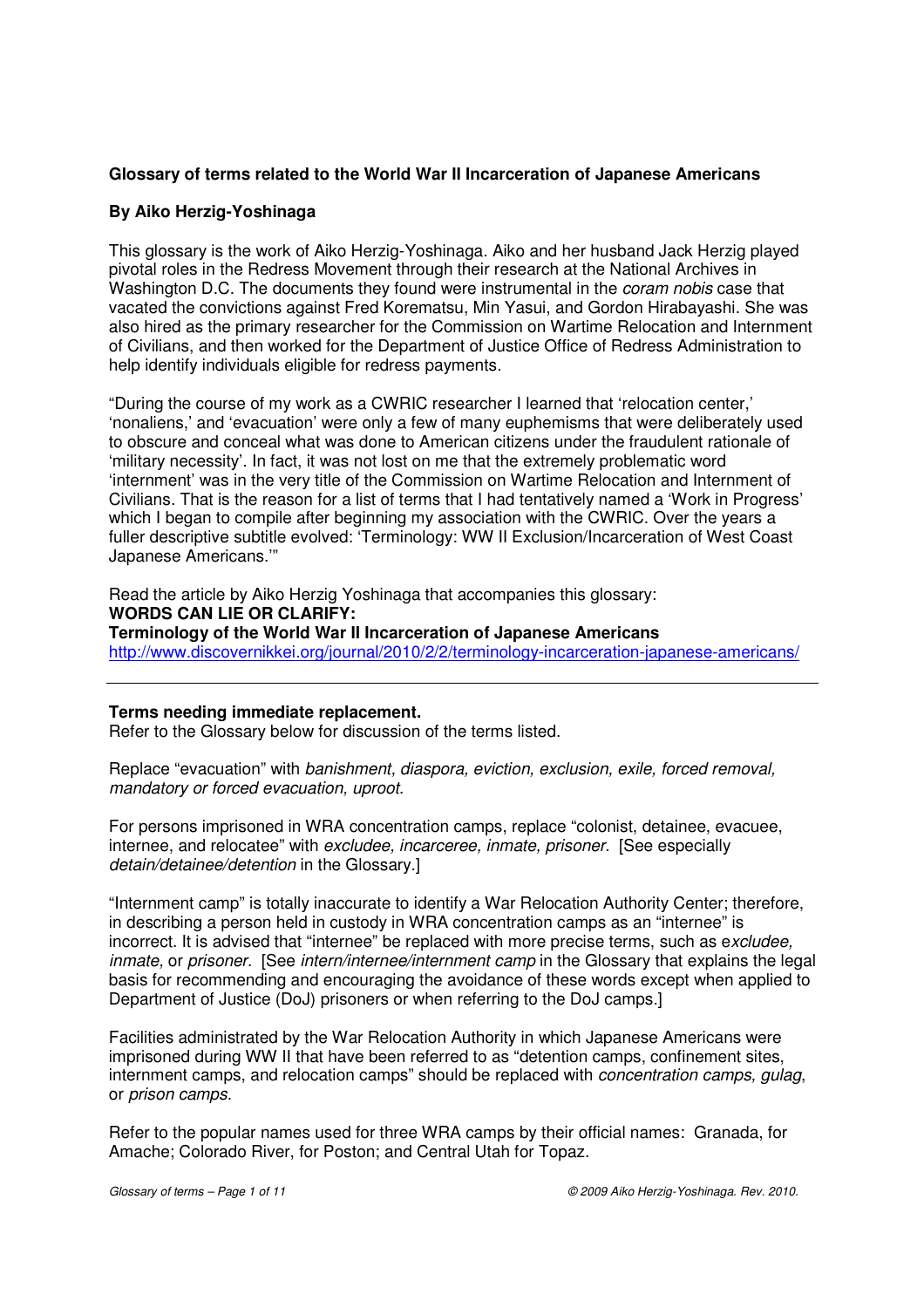# **Glossary**

The following compilation of terms was originally created under the working title "Work in Progress. Terminology: WW II Exclusion/Incarceration of West Coast Japanese-Americans." Many entries in this section are for informational purposes, supported by data found primarily in official records of the National Archives and Records Administration (NARA); e.g., "escape," "contamination," "draft," "emancipated children," "Executive Order 9066," etc., which are not meant to be replaced by substitution of other terminology. They include words found in official documents, many of which were indicative of the attitudes of government officials with responsibilities associated with the program to evict and incarcerate West Coast Nikkei, or used by contemporary citizens in discussion of the historic, tragic wartime diaspora.

# **banish / banishment** [See evacuate/evacuation]

During the April 30, 1987, hearing of the petitioner, U.S. Department of Justice, in its appeal to the Supreme Court in William Hohri et al. v. U.S.A. -- the class action lawsuit filed against the U.S. government by the National Council for Japanese American Redress – Hohri reported the following exchange between Justice Thurgood Marshall and the Justice Department's Solicitor General Charles Fried. Marshall asked:

 'What is the difference between exclusion and killing?' Fried's eloquence left him. The answer wasn't in his text. He hunted for words. 'Killing is much worse,' he replied. [Marshall:] 'How much?' [Fried:] 'Well,--[Marshall:] 'When you pick up people and throw them out of their homes and where they live,' Marshall pressed on, 'what is anything between that and murder? ….<br>……

 [Thurgood:] 'What is the difference between **banishment** and hanging?' …. Fried replied, 'Well, large numbers of those who were **banished** were able, after 1945, to return to their homes, and we should be grateful for that. [emphasis mine]  $<sup>1</sup>$ </sup>

#### **camp**.

War Relocation Authority officials stated that "camp," when referring to a WRA relocation center is objectionable because it confuses WRA relocation centers with the internment camps or temporary detention camps under the jurisdiction of the War Department or the DoJ (which were managed by the Immigration & Naturalization Service). -- Source: RG 210-WRA. Memo of October 02, 1942, from WRA director Dillon S. Myer to All WRA Staff Members; Subject: Use of the terms "Japanese," "Camps" and "Internment."

#### **camp names**.

It is suggested that in the search for their government wartime concentration camp records, researchers visiting the National Archives identify the following three WRA camps by their official names rather than by their popular names which are commonly used within the Nikkei community. These include Granada, not Amache; Colorado River, not Poston; and Central Utah, not Topaz. This will facilitate retrieval of records and in the interest of historical accuracy, it is recommended that we familiarize ourselves with the proper nomenclature for these three concentration camps.

# **colonists**.

Example: Among other documents which use the word "colonists" in reference to those held in WRA concentration camps, there is a memorandum dated March 12, 1943, by WRA community analyst John Baker, the subject being "Repercussions of the Registration Program (draft)" in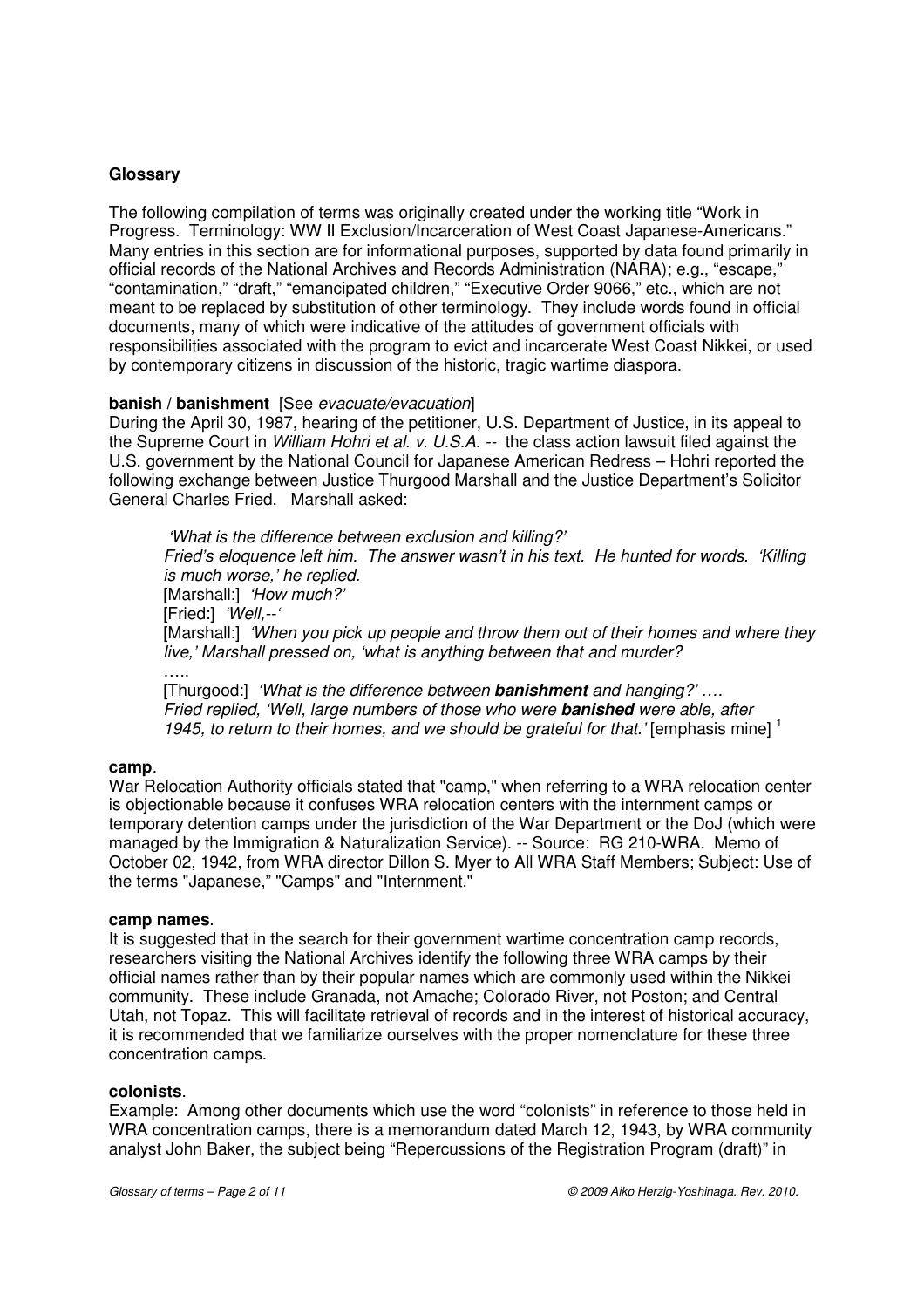which he refers to Tule Lake prisoners as "colonists." – Source: RG 210-WRA. CWRIC #3057.<sup>1</sup> Also see WRA director's memo to staff, October 02, 1942, directing staff to avoid using certain terms that "are misleading and inappropriate."

## **concentration camp**.

The American Heritage Dictionary of the English Language (New York: Houghton-Mifflin Co.) 1996. 3rd edition. Defines concentration camp as "a camp where prisoners of war, enemy aliens, and political prisoners are detained …, typically under harsh conditions; A place or situation characterized by extremely harsh conditions." The following are examples of the use of "concentration camps" by government officials and community leaders in the 1940s:

- 1. "Prepare plans for concentration camps (Army-Justice)." 09 October 1940. Memo from Secretary of the Navy Frank Knox to President Franklin D. Roosevelt [FDRL] – Source: FDRL. PSA Safe File, Box 5-Navy Dept. CWRIC #3552-3553.
- 2. November 1941. [Curtis] Munson Report, page 12. CWRIC #3684
- 3. December 1943. Attorney General Francis Biddle to FDR. "The present practice of keeping loyal American citizens in concentration camps on the basis of race for longer than is absolutely necessary is dangerous and repugnant to the principles of our government." -- Source: FDRL. OF 4849. CWRIC #3721-3724.
- 4. January 10, 1942. Leland Ford to Secretary of War Henry L. Stimson. Ford says people in his district are concerned about possible sabotage and fifth column activities by Japanese, both citizens and aliens. He wants to know if concentration camps are going to be set up for Japanese in the interior. CWRIC #19388. Also see Jan 16, 1942, Ford to Stimson. CWRIC #4376.
- 5. February 12, 1942. Chief of Staff, War Dept., in "Hawaiian Defense Forces" paper submits plan for consideration by Joint Chiefs of Staff to establish concentration camp on Molokai and/or transferring the Japanese population from Hawaii to a concentration camp on the mainland. -- Source: FDRL. PSF (Conf. File) 10, Hawaii. CWRIC #3665.
- 6. February 16, 1942. Manchester Boddy to Attorney General Francis Biddle re syndicated columnist Walter Lippmann's newspaper attack as influencing the public to demand the removal of West Coast ethnic Japanese and putting them into concentration camps. Boddy wrote: "I find no distinction in the public mind regarding Japanese aliens and their dual citizenship children." -- Source: RG 107-Secretary of War, Entry 47, Box 6. Folder: ASW 014.311 Alphabetical. CWRIC #107.

# **confine / confinement sites.**

The American Heritage Dictionary of the English Language (New York: Houghton-Mifflin Co.) 1996. 3rd edition. Defines as obsolete the use of "confine" as a prison.

The term "confinement," associated with a woman giving birth, has been used in recent years as a bland substitute for "concentration camp," "prison camp" and "gulag" but suffers from the same problems as use of "relocation camp." It obfuscates the truth. To say that one was confined does not adequately bring to mind the conditions that would be conveyed if one states that he/she was imprisoned in a concentration camp.

# **contamination**.

Assistant Secretary of War John J. McCloy to WRA Director Dillon Myer, November 06, 1942, regarding a request of Minidoka family members to join husbands or fathers in Department of Justice (DoJ) internment camps, operated by the Immigration & Naturalization Service (INS), suggests paroling selected internees to "relocation centers" rather than transferring family into internment camps, where Nisei would be exposed to too many Issei and become "contaminated."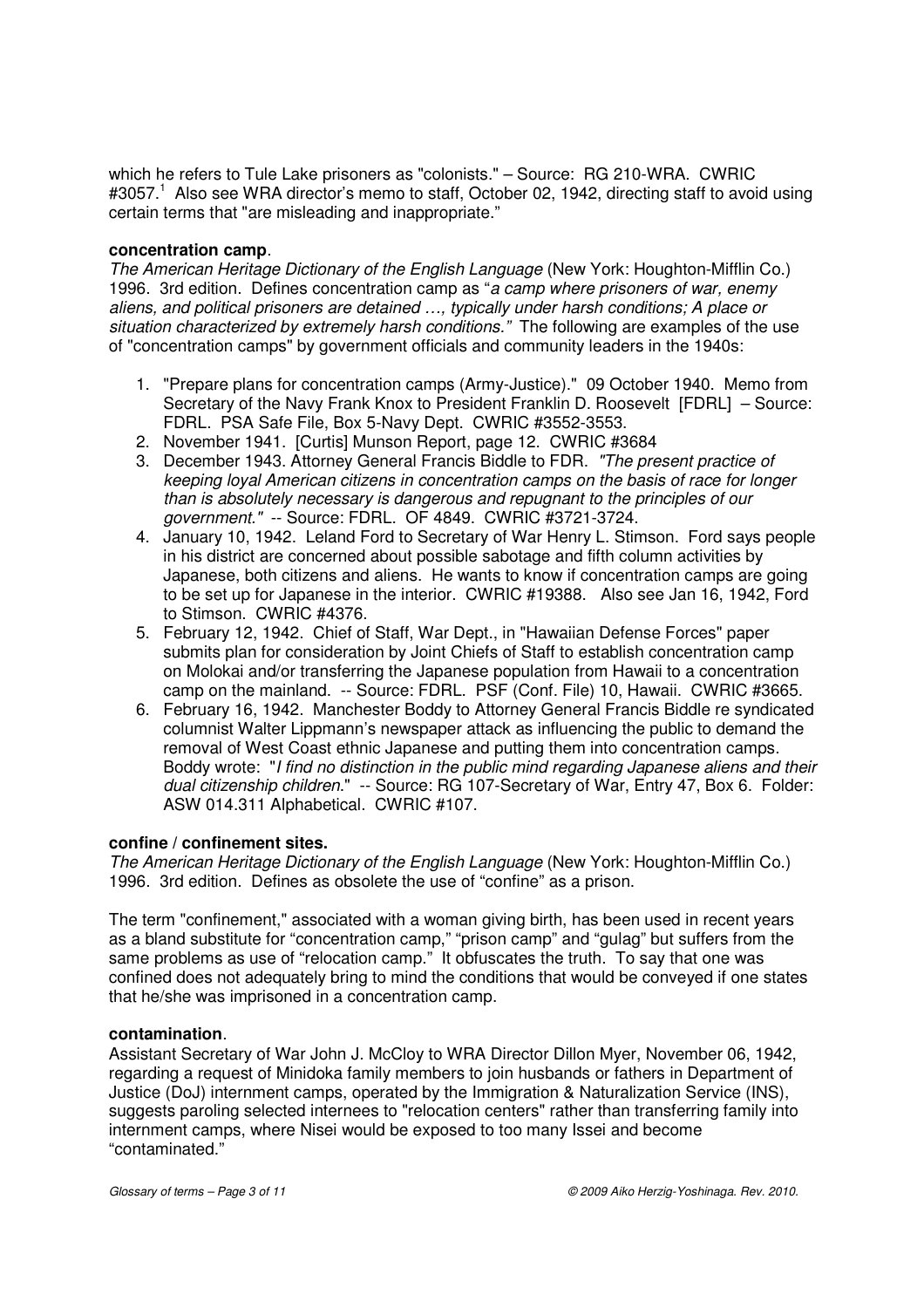"While ordinarily I would favor any steps toward family unity in appropriate cases, I am not particularly enthusiastic about a wholesale transfer which would subject the Nisei to further Issei contamination." – Source: RG 107-Secretary of War, Entry 47. Folder: ASW 020 CAD. CWRIC #902.

# **detain / detainee / detention**.

"A 'detainee' in the United States is an enemy alien when he is held in a detention camp under the jurisdiction of the Immigration and Naturalization Service of the Department of Justice, pending a hearing or final decision on his case. When the case of each is settled, he is either interned for the 'duration,' released, or paroled. For the purposes of sending and receiving mail, a detainee has been accorded the privileges of prisoners of war."

– Source: RG 85-Immigration & Naturalization Service, Entry 279 WW II Internment Files. Crystal City-General Files, Box 26, titled: 211/032 thru 213/032. Folder: Regulations Governing the Censorship and Disposition of Prisoner of War and Interned and Detailed Civilian Mail. July 3, 1943. Chpt. 1, 9 A - Civilian Internees and Detainees. HPC #000453.

The primary reason to avoid using "detainee" for those imprisoned in WRA concentration camps and DoJ/INS internment camps is that "detention" is applied to temporary imprisonment.

An arrested Issei was first detained in a local jail, an INS detention facility, or transported to another holding area, sometimes a former CCC camp or an army post. After a hearing, the detainee was either released, paroled, or sent to an internment camp as a potentially dangerous person. Thus, Japanese-descended persons in WRA camps were not officially classified as "detainees." The men released were still under restrictions, some of which were not imposed upon parolees, who were reunited with their families in WRA camps. Those released were required to report regularly to either FBI or INS offices throughout the period of the war. Men who were sentenced after hearings as possibly subversive persons were interned for the duration of the war and jailed in DoJ/INS internment camps. Following a determination by officials as to their status as internees who should not be permitted to be paroled to WRA camps, some were permitted to be joined by their families in the Crystal City Internment Camp in Texas, a camp that has been referred to as the DoJ/INS family camp.

Over the past 50 years, we Nikkei have claimed to have been detained in the camps but here, again, we have been misapplying the term because official "detention" was of a short, limited period of time and was used to describe that period when an alien was held in custody until a hearing was held. To reiterate, after the hearing the Issei was judged either to be eligible for parole to join his family in a WRA camp or to the family which may have resettled outside the camp, or the hearing board recommended that the Issei should continue to be an internee in a Justice Department camp. Nikkei incarcerated in WRA concentration camps, were therefore - in government parlance -- never detainees detained in a detention camp, nor were they internees interned in an internment camp.

# **diaspora**.

A dispersion of an originally homogeneous people. A disperson of an originally homogeneous entity, such as a language or a culture. [From Greek *diaspora*, dispersion, from diaspeirein, to spread about: dia-, apart + speirein, to sow, scatter.] The American Heritage Dictionary of the English Language, (New York: Houghton-Mifflin Co.) 1996.

# **draft - Selective Service Act of 1940.**

The following is the initial regulation in the Selective Service Act of 1940 as it pertained to Nikkei men eligible to be drafted during World War II: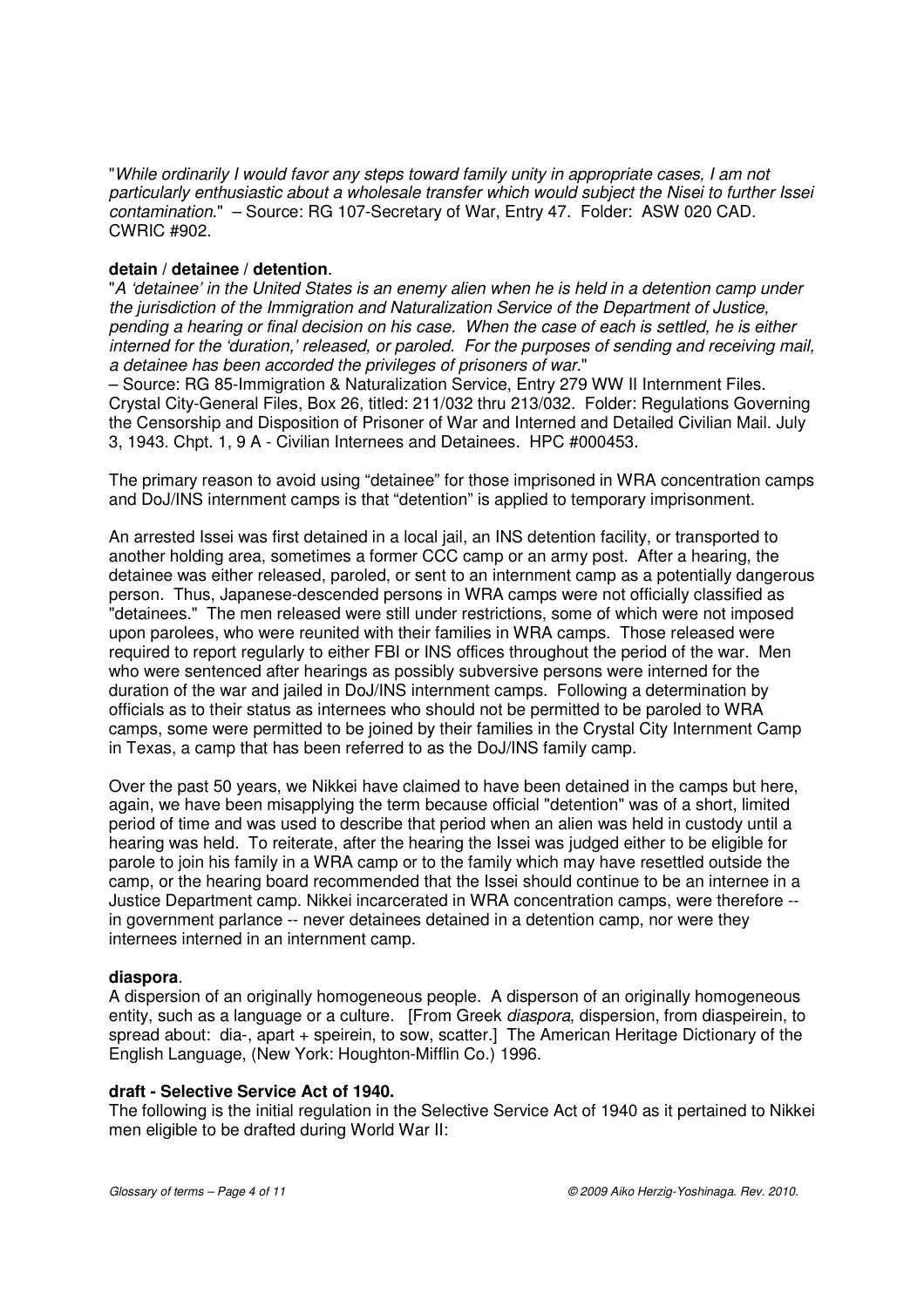Paragraph 362, Class of IV-F: Physically, mentally, or morally unfit.

a. In Class IV-F shall be placed only registrant who:..

 5. Is being retained in the custody of any court of criminal jurisdiction or other **civil authority**. [emphasis mine] In the event such court or other civil authority releases such registrant from custody, upon final adjudication or otherwise, such registrant may be reclassified.

The War Relocation Authority began its 1946 report, The Evacuated People: A Quantitative Description, with the following statement: "Some 120,313 persons of Japanese descent came under the custody of the War Relocation Authority [ed., a federal **civil authority**] between May 8, 1942 (the date Colorado River Relocation Center opened) and March 20, 1946 (the date Tule Lake closed)."<sup>2</sup>

The following is quoted from one researcher's study of the Selective Service Regulations section 622.43 which classified draft-age men as Class IV-C if they were "not acceptable for training and service because of nationality or ancestry....":

> Initially, Class IV-C was reserved for aliens. But a few days after the first relocation camp opened at Manzanar, California, the War Department 'discontinued the induction of Nisei [into the military] on the West Coast.' At the time, there was no classification category to deal with draft-age Japanese Americans. Only two of the available classes seemed even approximately suitable, one 4-C, originally established for aliens, and the other 4-F, for persons deemed morally, mentally, or physically unacceptable [ed., or who came under the custody of a civil authority]. After careful consideration, it was concluded that the 4-C classification would be least objectionable, and an order was issued, directing the use of this classification [IV-C] for all registrants of Japanese ancestry....

> On September 14, 1942, the Selective Service adopted regulations prohibiting Nisei induction and classifying registrants of Japanese ancestry IV-C, the status of enemy aliens. To accomplish this, Section 622-43 was amended to apply to all men 'whether a national of the United States or an alien.'

The author thanks Eric Muller, Dan K. Moore Distinguished Professor in Jurisprudence and Ethics, University of North Carolina School of Law for his clarification, below, of the 1944 amendment to the Selective Service Act that enabled the induction of Nikkei men into the Army from the concentration camps.

> In 1942, a Selective Service Administration regulation declared that any person 'retained in the custody of a court of criminal jurisdiction or other civil authority' should be classified in Class IV-F, the class for those who were 'morally unfit' and therefore not subject to the draft. Under one interpretation of language, Nikkei men in the custody of the War Relocation Authority, a 'civil authority,' would be qualified for classification in the IV-F category. However, by early 1944, when the government began drafting Nikkei men out of the War Relocation Authority concentration camps, the Selective Administration had amended its regulation to eliminate the language about individuals 'retained in the custody of a court of criminal jurisdiction or other civil authority.' Thus, the IV-F classification was no longer available to Nikkei men in 1944, and the decision to draft them out of the concentration camps therefore did not violate Selective Service regulations.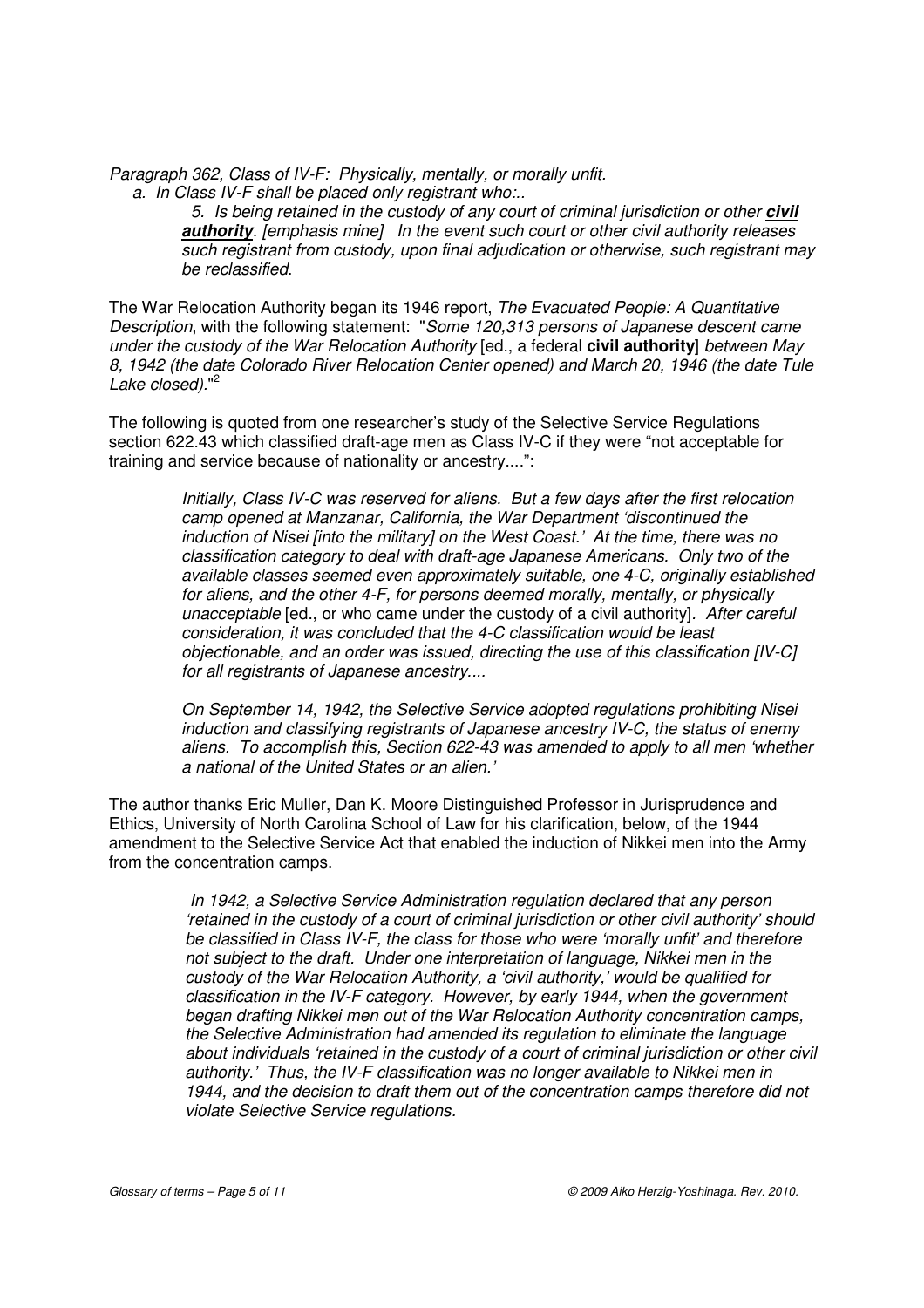[Ed., Dr. Muller is the author of American Inquisition: The Hunt for Japanese American Disloyalty in World War II (University of North Carolina Press, 2007) and Free to Die for Their Country: The Story of the Japanese American Draft Resisters in World War II (University of Chicago Press, 2001).]

## **emancipated children, exemption from exclusion.**

Discussion of whether to release children of mixed marriages is found in official government records. Assistant Secretary of War John J. McCloy states that the War Dept. is not opposed to allowing happa [mixed ancestry] children to join a non-Japanese parent or grandparents outside of WRA camps provided those adults are free of Japanese tradition/culture. McCloy does stress (after the fact) that the loyalty of individuals should be weighed rather than assumption of disloyalty to U.S. as a group. – Source: February 11, 1943 letter from McCloy to Gen. John L. DeWitt. RG 107-Secretary of War. Entry 7, Box 8. Folder: ASW 014.311-WDC Exclusion Orders. CWRIC #527-528

#### **escape**.

There were vocal non-Japanese who advocated the uprooting of Japanese Americans from the West Coast into the camps claiming that the exclusion program was designed for the protection of the Nikkei from anti-Japanese vigilantes. These persons and others who clamored for removing the Nikkei were motivated to do so for various other reasons – economic gains, racial bigotry, fear of the "enemy" living among them. If the WRA camps were not prisons, FBI director J. Edgar Hoover would not have asked Attorney General Francis Biddle:

I shall appreciate being advised whether these Centers are considered to be military reservations. I shall also appreciate advice as to the agencies responsible for the location of any persons who might escape from the Relocation Centers and as to what procedure may be instituted against such escapees, and as to the agency responsible for the enforcement of regulations promulgated with respect to such Centers by the War Relocation Authority. [ed., emphasis added]

 -- Source: Hoover memo to Biddle, October 01, 1942. Department of Justice records. 146-13-7-2-0. Section 21, 9/26/42-12/2/42. CWRIC #24599-24600.

Obviously, persons who are ostensibly under protective custody and supposedly free to come and go would not need to "escape."

# **evacuation / evacuee**.

Suggested acceptable words to replace "evacuate or evacuation": evict/eviction; exclude/exclusion; expel/expulsion; forcibly removed; banish/banishment; uprooted; exiled, kicked out, booted out, forcibly evacuated, mandatory evacuation, ousted.

Suggested words to replace "evacuee": excludee, prisoner, inmate, or incarceree. Apply the word "internee" only to those who were imprisoned in DoJ/INS internment camps. Do not use "evacuee, relocatee, and detainee" for persons who were incarcerated in WRA concentration camps.

The term resident is indeed innocuous but it obscures the truth. When referring to a person who is under custody in a local jail, a penitentiary, or in a concentration camp, most likely s(he) would be referred to a prisoner or inmate.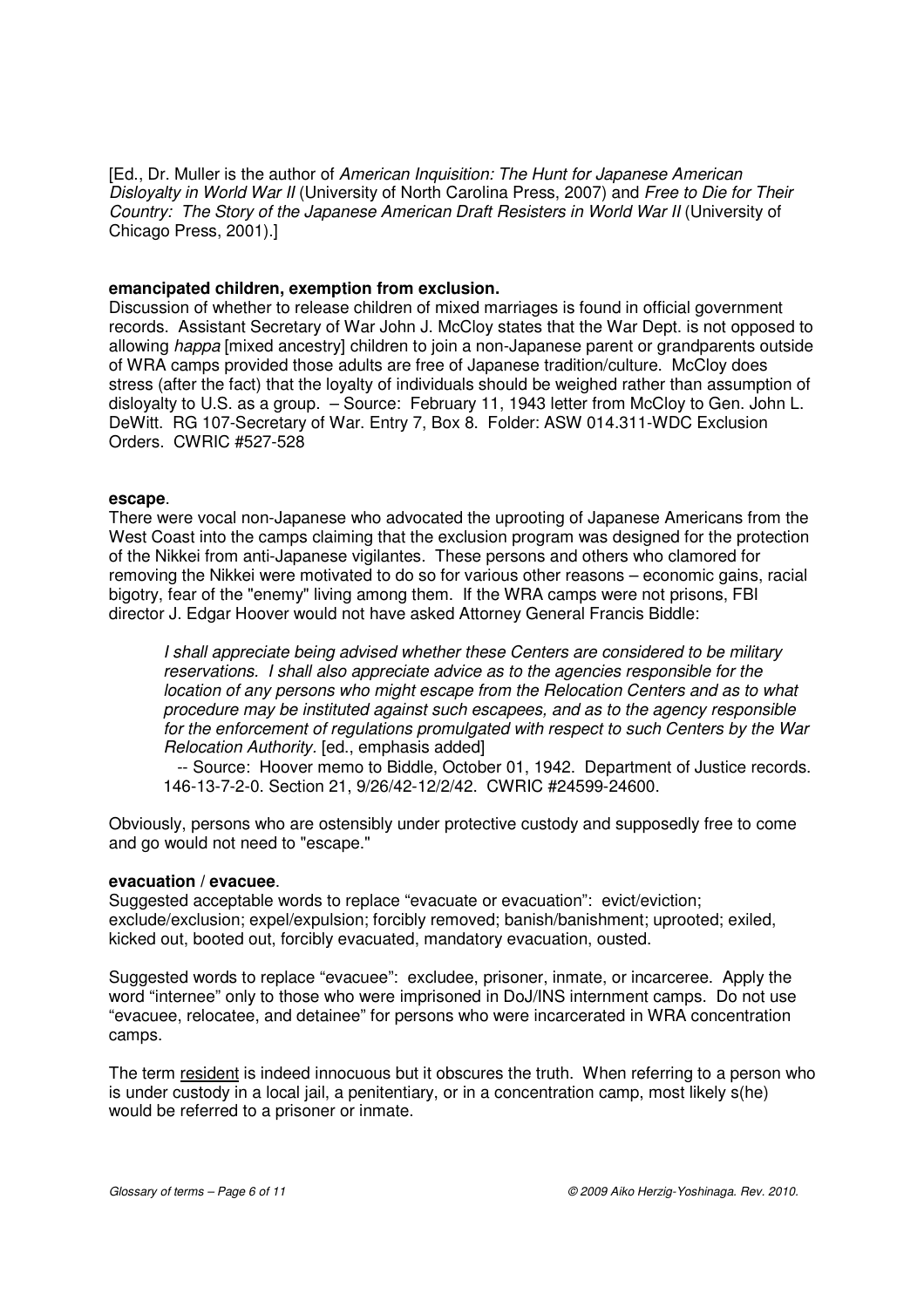Many camp survivors do not wish the term prisoner to be applied to them since they had never committed any crime, but we should say it like it was in order to educate the public that we were indeed imprisoned simply on the basis of our racial ancestry. As Gordon Hirabayashi has aptly stated, "Ethnicity is not a crime." However, important government officials and many American citizens deemed the Nikkei as possibly dangerously loyal to the Emperor of Japan and, therefore, we were considered potential enemy combatants.

The government's preferred nomenclature were colonist, evacuee, resident, resident colonist, relocatee. WRA memos, letters, and reports repeatedly emphasized that "evacuees" are not "internees." Examples:

 -- October 02, 1942. Memo from WRA director Dillon S. Myer to All WRA Staff Members. Subj: Use of the terms "Japanese," "Camps" and "Internment."

-- April 01, 1943. WRA solicitor Philip M. Glick to Edwin G. Arnold, Special Asst to WRA Director. Memo re "Definition of the term "evacuee." RG 210-WRA, Series 16, Box-325. Folder: 31.000 Legal General. Also, RG 210-WRA, Series 16, Box 3. Folder: Edwin G. Arnold. CWRIC #7563-7563a.

 -- May 04, 1943. Adm Instruction No. 77, Supplement II. By WRA director Dillon Myer. Subj: Definition of "Evacuee" and Property of Evacuees. RG 210-WRA. Series, 16. Box 325. Folder: 31.000 Legal (General) June 23, 1943-August 1943. CWRIC #8011, #4739

-- J. A. Krug, Secretary, U.S. Department of the Interior, and D. S. Myer, director, War Relocation Authority. The Evacuated People: A Quantitative Description (Washington, D.C.: Government Printing Office, 1946) p.2.

 For purposes of simplification and clarity of terminology in this report, these persons shall be referred to as '**evacuees**'. With few exceptions the group was composed of persons of Japanese descent who were **evacuated** from, or who were involved in, the Army **evacuation** of the West Coast in 1942.

# **exclude / excludee / exclusion.**

Webster's Collegiate Thesaurus (1976) and The American Heritage Dictionary of the English Language (1996) offer definitions for the word "exclude" as follows: count out, eliminate, suspend, prevent, prohibit, blackball, blacklist, ostracize, block, lock out, shut out, and prevent from entering, keep out; bar; to prevent from being included, considered, or accepted, reject; to put out, expel – all representing conditions experienced by Nikkei on the West Coast who were excluded from their homes as a result of E.O. 9066.

All persons in the WRA and DoJ/INS camps were excludees. Japanese-Americans who "voluntarily" removed themselves during a specific time allowed for such movement from the Pacific coastal areas and all other non-West Coast Japanese Americans prohibited from entering Military Area #1 were also excludees. The government labeled persons who moved out of Military Area 1 as "voluntary evacuees." There is a need for an appropriate nomenclature for this category of Nikkei who did not enter the camps but were nevertheless forced to leave their homes prior to March 27 from Military Zone No. 1.

The definition for "exclusion" in The American Heritage Dictionary of the English Language (1996) is as follows: "The act or practice of excluding; the condition or fact of being excluded."

Exclusion or eviction definitely are among the preferable choices to replace the word evacuation.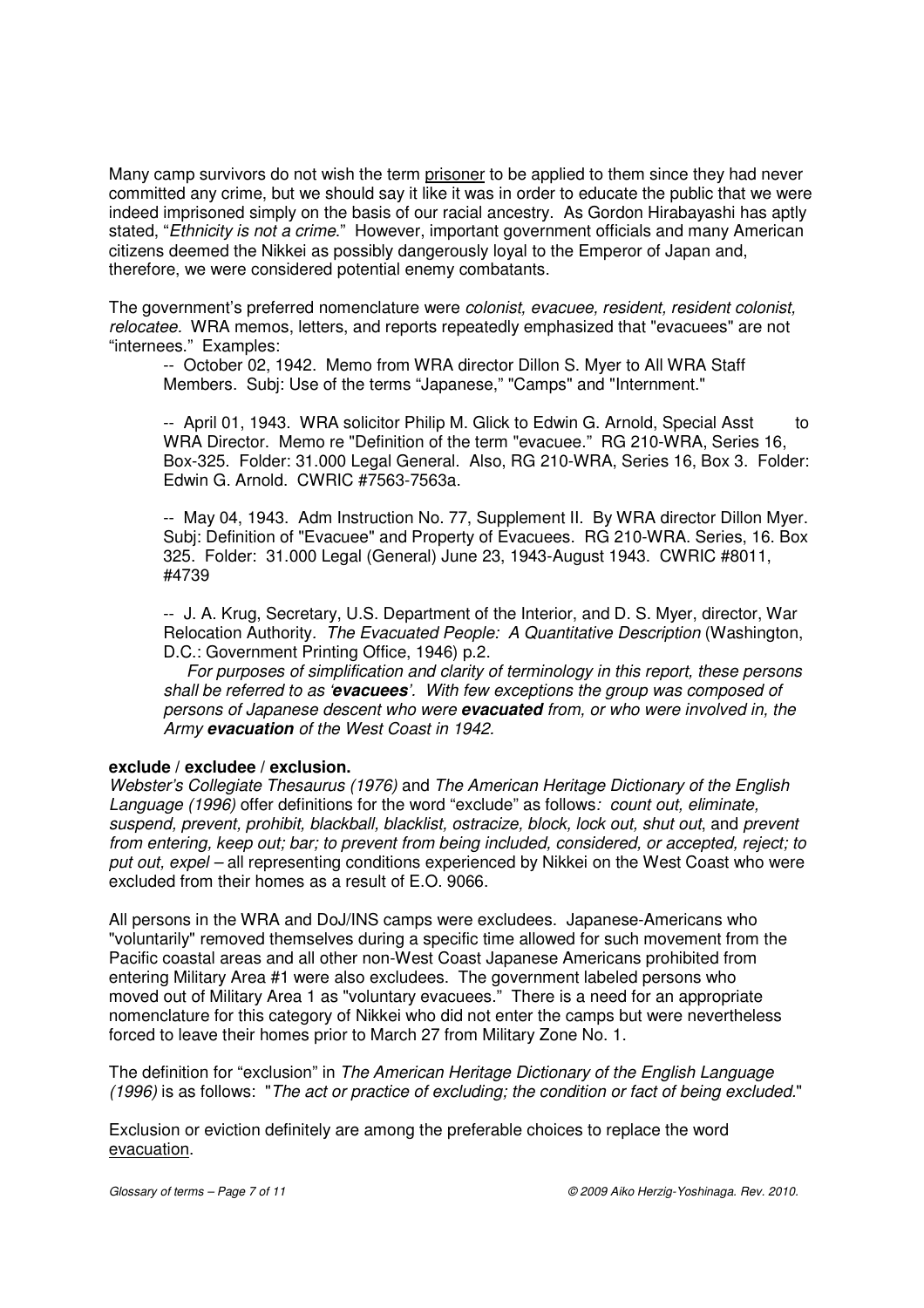Refer to August 02, 1943. McCloy to General Drum re persons issued individual exclusion orders. RG 107-Secretary of War. Entry 7, Box 8. Folder: ASW 014.311 General-Exclusion orders. Also see folder: ASW 014.311 EDC Exclusion Orders-General.

## **Executive Order No. 9066, Date of Rescission**

Over the past few decades, it was assumed that until President Gerald Ford issued a proclamation, "An American Promise," on February 19, 1976, Executive Order No. 9066 was "still on the books," ready to be implemented against another minority group. However, attention has been called to take note of the end of President Ford's proclamation which raised questions about the decades-old belief that the executive order was still in force until 1976. The following is the statement from Mr. Ford's declaration concerning this matter:

 Now, therefore, I, Gerald R. Ford, President of the United States of America, do hereby proclaim that all the authority conferred by Executive Order No. 9066 terminated upon the issuance of Proclamation No. 2714, which formally proclaimed the cessation of hostilities of World War II on December 31, 1946.

President Ford's statement indicates that President Franklin D. Roosevelt's February 19, 1942 E.O. 9066 was already void as its authority had expired on December 31, 1946.

Roger Daniels, scholar and author of the Japanese American wartime history, was consulted about this. He responded, as follows: ".... What the language about 12/31/1946 meant was that the war was over. Actually, most of the authority of 9066 had been ended by the Supreme Court in Endo on December 13, 1944."

#### **exemptee**.

A term applied in the exclusion process by the government to a person exempted from forced removal from designated military zones.

## **gulag**.

A forced labor camp or prison, especially for political dissidents. A place or situation of great suffering and hardship, likened to the atmosphere in a prison system or a forced labor camp. The American Heritage Dictionary (1996). Historian Don Hata sees the nationwide network of isolated War Relocation Authority, Department of Justice/Immigration & Naturalization Service, War Department incarceration sites as a gulag.

#### **imprisoned**.

Describes accurately the condition of all Nikkei who were held in WRA or DoJ/INS camps.

#### **incarceration**.

December 29, 1942. FBI Special Agent in Charge M. B. Rhodes, Omaha, Nebraska, to FBI director J. Edgar Hoover: "... who are presently incarcerated in various Relocation Camps ...." – Source: FBI 62-69030-16. CWRIC #6391.

On April 12, 1982, President Ronald Reagan issued Proclamation 4927 celebrating Asian/Pacific American Heritage Week, 1982. President Reagan refers in this proclamation (although he does not specify the ethnic minority by name) to the wartime forced removal of Japanese Americans:

In spite of years of struggle and toil, in spite of exclusion and incarceration and discrimination, peoples whose roots lie in Asia and the Pacific Islands have brought forth myriad contributions to this country .... -- Source: Federal Register, Vol. 47,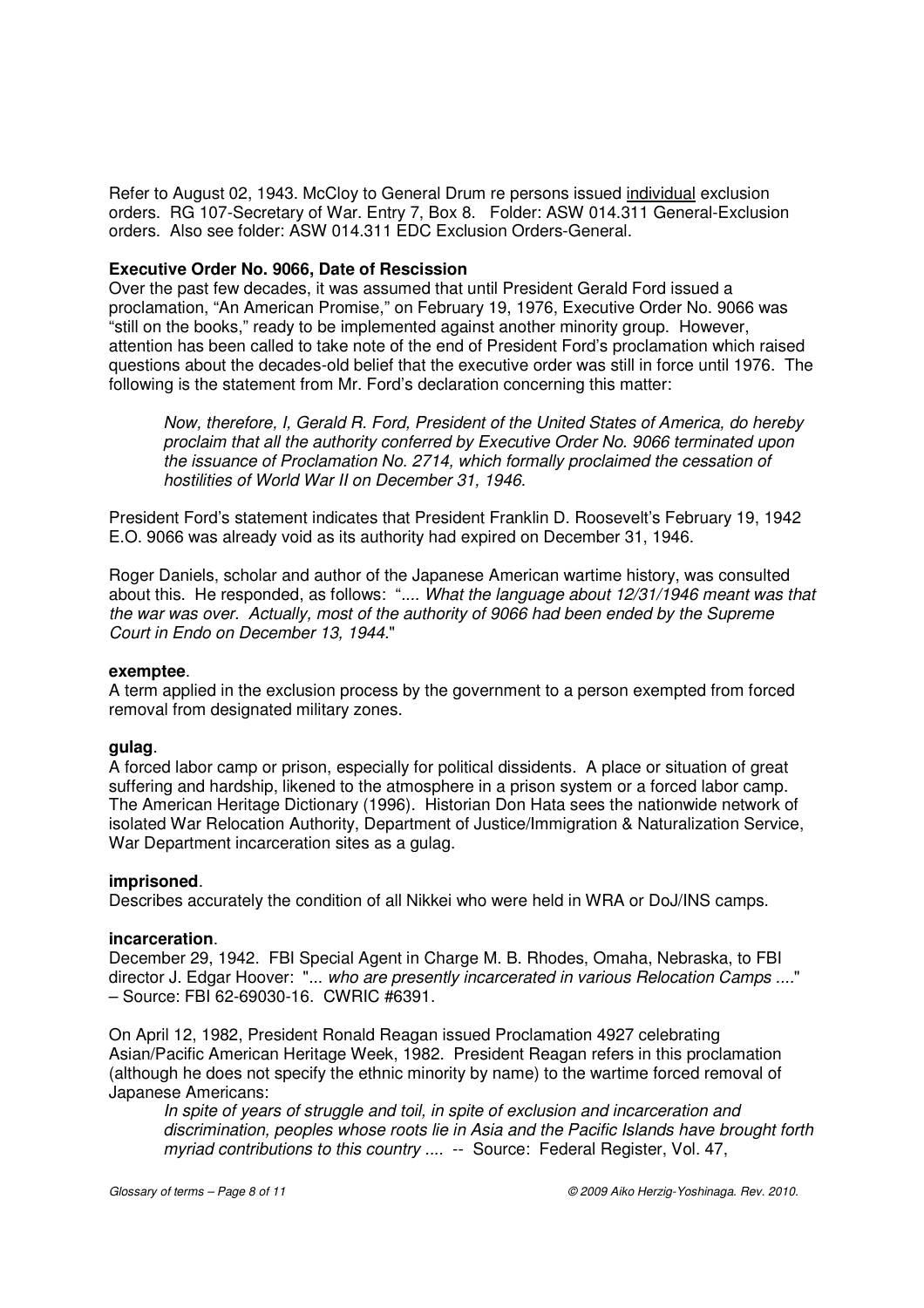## No. 2, Wednesday, April 12, 1982

According to Raymond Okamura (Berkeley, California), this is one of the rare instances where the highest elected U.S. government official has conceded that Japanese Americans were actually incarcerated instead of merely "evacuated" or "relocated."

## **inmate**.

From Webster's New Collegiate Dictionary (1979): "One of a group occupying a single place of residence; esp, a person confined (as in a prison or a hospital)."

One of many examples of the use of "inmates" to describe the Japanese-American prisoners in the WRA camps is found in a memorandum dated December 09, 1942, from 11th Naval District (Douglas) to District Intelligence Office, re "Japanese Relocation Centers, Activities of Inmates" in which Douglas urges segregation. – Source: RG 107-Secretary of War. Entry 47, Box 9. Folder: ASW 020 CAD. CWRIC #876-78.

## **intern / internee / internment camp.**

1. The following is extracted from a 196-page typescript report issued by FBI director, J. Edgar Hoover, titled "Summary of Information-WRA and Japanese Relocation Centers, August 2, 1945":

Chpt. 5, A-FBI Summary of Japanese Relocation Centers and FBI Activities in connection with the War Relocation Authority.

….3. Recommendations

.…t. Segregation

# **. It should be remembered that Japanese-American citizens cannot be placed in internment camps.**" p. 35. [emphasis mine]

– Source: RG 65-Records of the FBI. Document No. 62-69030-710.

2. 01 Nov 43 letter, 2 pp, from WRA Leland Barrows to Lt. Col. H. A. Gerhardt of Assistant Secretary of War John J. McCloy's office: "Although evacuees denied leave clearance are transferred to Tule Lake and not permitted to leave Center, they are not legally interned…. Legal authority for detention of American citizens has never been tested in court." -- Source: RG 107-Secretary of War. Entry 47, Box 9. Folder: ASW 014.32-014.33. CWRIC #837-838.

3. WRA memos, letters, and reports emphasize that "evacuees" are not internees. Example: October 02, 1942 memo from WRA director Dillon S. Myer to All WRA Staff Members. Subj: Use of the terms "Japanese," "Camps" and "Internment." -- Source: RG 210-WRA.

# 4. Definition of "Civilian Internees and Detainees"

 "9 A. A civilian internee is a non-military individual who is held by an opposing belligerent, if the cause of this detention is the simple fact of his being an enemy alien.

 In the United States, however, only those alien enemies who have been determined to be potentially dangerous to the security of the United States **are interned**." [emphasis mine] Source: RG 85-INS. Entry 279-WW II Internment Files. Crystal City-General Files. Box 26, titled: 211/032 thru 213/032. Folder: Regulations Governing the Censorship and Disposition of Prisoner of War and Interned and Detailed Civilian Mail. July 3, 1943. Chpt. 1, 9 A - Civilian Internees and Detainees. HPC #000453.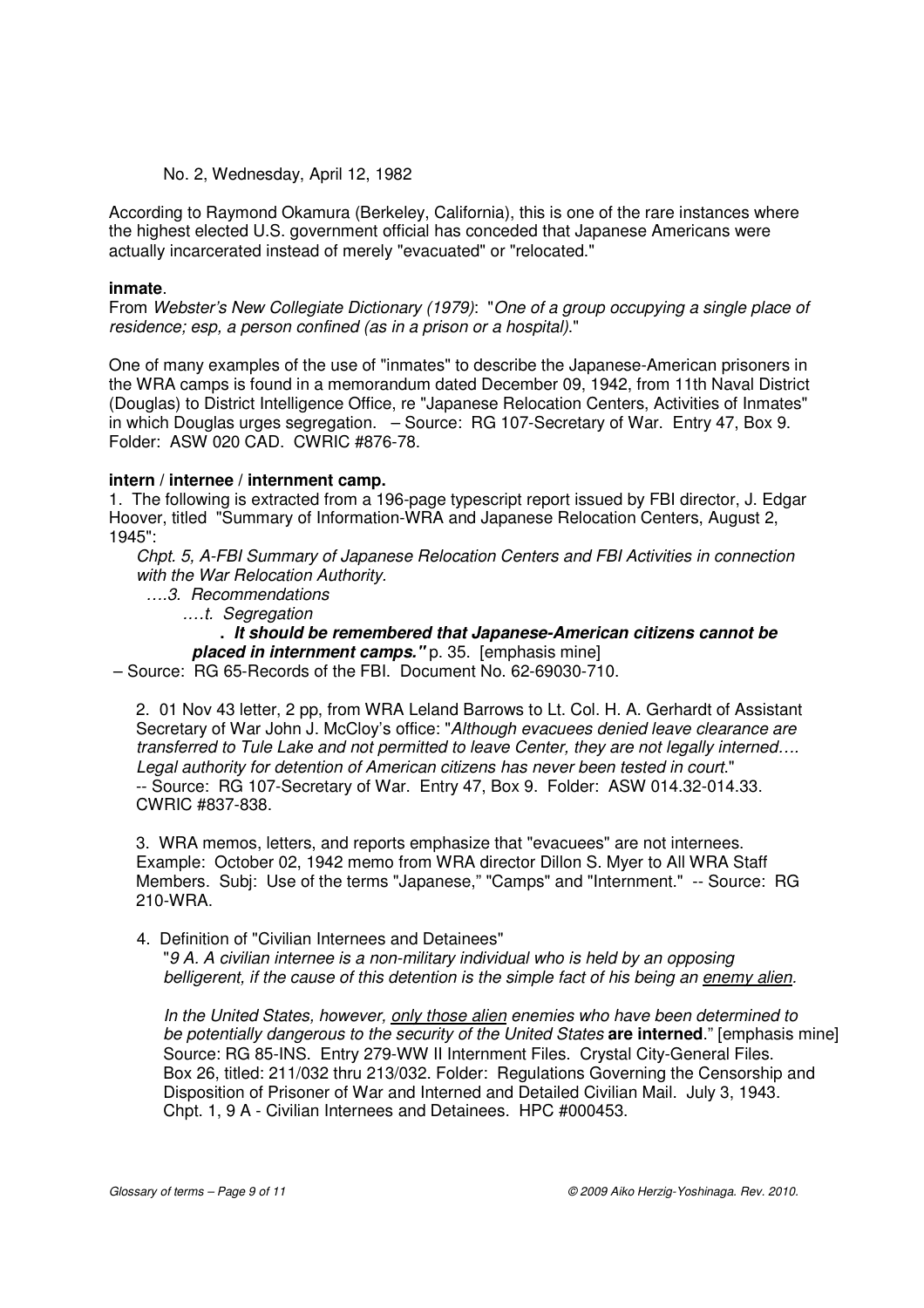The WRA, War, and State Departments did not use the word "internees" in identifying those in the WRA camps. Moreover, international political ramifications and outcry against the U.S. would have ensued if the word got out to the world that the U.S. government actually interned its own citizens of one targeted minority ethnic group, among which were thousands of native-born American citizens banished from their West Coast homes. It was, therefore, critical that Nisei, Sansei or Yonsei (second, third & fourth generation Japanese-Americans) in WRA camps be referred to euphemistically by the U.S. government as evacuees, non-aliens, colonists, residents, or relocatees – never internees.

## **non-alien**.

Exclusion Orders (and other proclamations or documents) issued by the Western Defense Command (WDC) referred to Americans of Japanese ancestry as "non-aliens" rather than as American citizens. [See p. 97, Civilian Exclusion Order No. 27 in Final Report: Japanese Evacuation from the West Coast 1942, by General John L. DeWitt, commanding general of the Western Defense Command.] Instructions issued pursuant to the proclamation of Civilian Exclusion Orders applicable to specific geographic areas were addressed to "all persons of Japanese ancestry, both alien and non-alien."

# **parolee**.

After having appeared before hearing boards, internees judged not to be subversive or potentially

dangerous to national security interests were paroled to join families either in WRA concentration camps or to locations where their families had relocated.

### **prison / prisoner / prison camp**.

In an encouraging sign that there are Americans who recognize the wartime WRA concentration camps for what they were, the following is excerpted from a recent article in the Los Angeles Times. It reads: "In 1988, Congress apologized to Japanese Americans who during World War II were thrown into **prison camps** such as Manzanar." [emphasis mine] Source: Los Angeles Times, July 23, 2009, page A3. "Legislature apologizes for past discrimination against Chinese," by Corina Knoll.

The American Heritage Dictionary of the English Language (1996) defines these three terms as follows:

- **prison** (n). 1. A place where persons convicted or accused of crimes are confined; a penitentiary or a jail. 2. A place or condition of confinement or forcible restraint. 3. A state of imprisonment or captivity. (as vt): to confine in a prison; imprison.
- **prisoner**: 1. A person held in custody, captivity, or a condition of forcible restraint especially while on trial or serving a prison sentence. 2. One deprived of freedom of expression or action. A second dictionary defines prisoner as a person deprived of his liberty and kept under involuntary restraint or custody; esp: one on trial or in prison.
- **prison camp**: 1. A camp for prisoners of war. 2. A minimum security facility for the confinement of prisoners. In this sense, also called work camp.

## **relocation / relocation camp.**

"Relocation" is a euphemistic term employed by the government rather than words that reflect the true nature of the exclusion of West Coast Japanese-American minority. Words to replace "relocation" are banishment, diaspora, eviction, exclusion, exile, expulsion, forced removal. Even the WRA administrative staff was not sure what "relocation" meant. Were Japanese-Americans relocated into the camps, or were the camps to be departure areas from which Japanese-Americans were to be relocated or resettled? [Example: see WRA administration